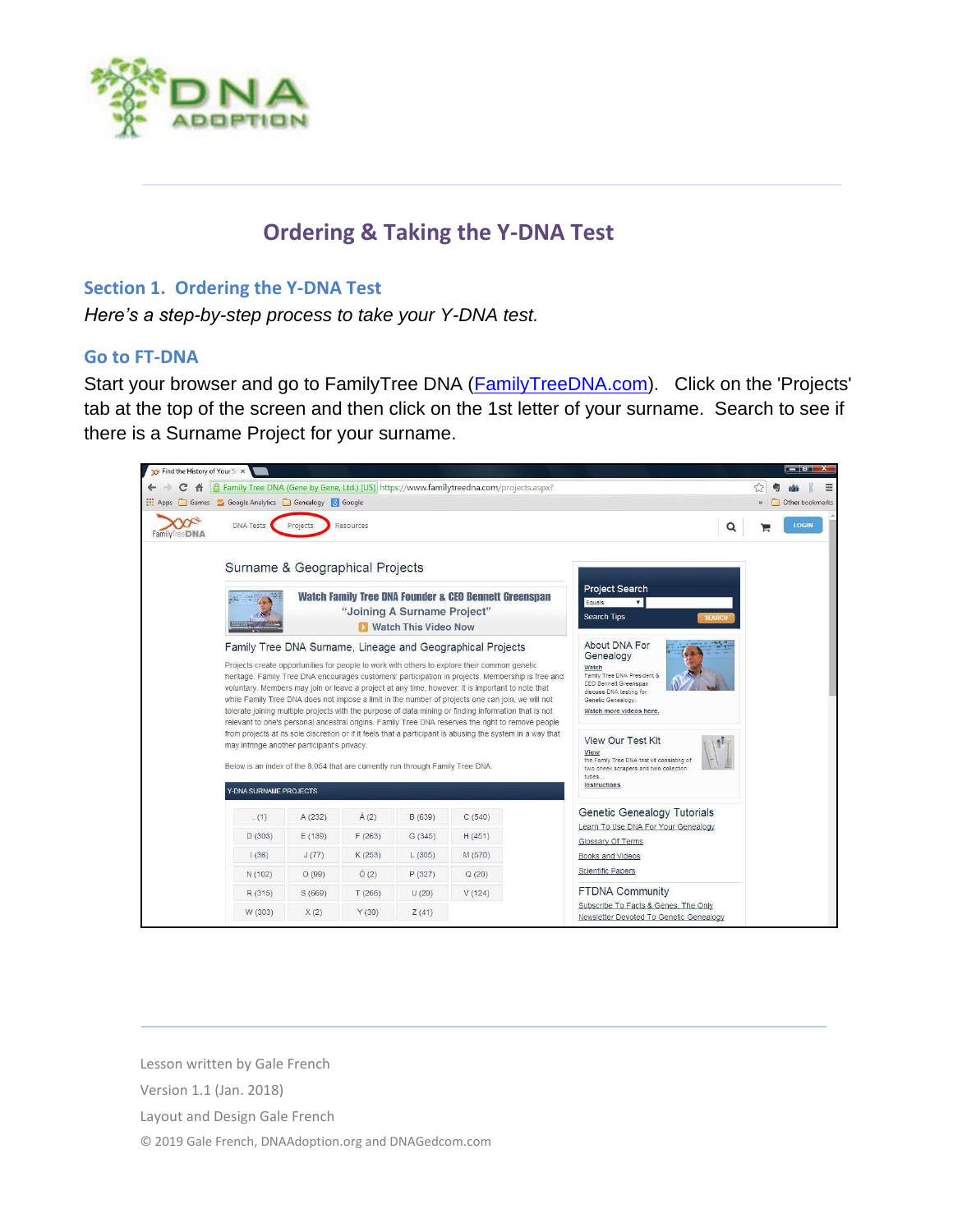

Either search for your surname or scroll down the list to browse through all the names.





### **Surname Project**

Members of a Surname project get a discount for ordering though the project.

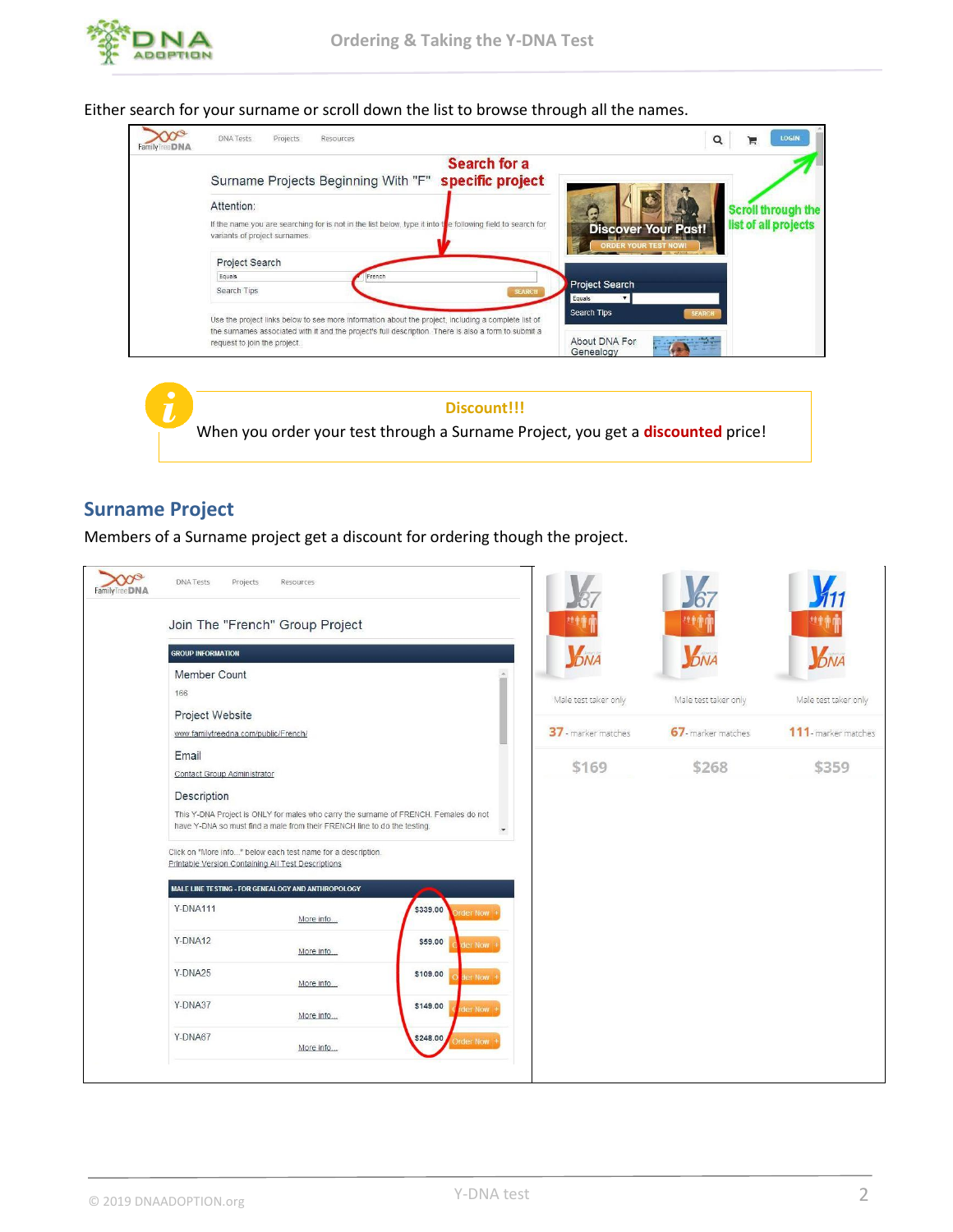



## **Section 2. Taking the Y-DNA Test**

You will get an e-Mail confirming your order (with your Kit# and password). And now you wait!

### **2.1 What to Expect - your kit**

A kit is for use by one person. It consists of two swabs, two tubes, instructions, the release form and a padded return envelope.







### **2.2 The Cheek Swab**

It is recommended that you wait 1 hour after eating or drinking to take the test! Detailed instructions: **<https://www.familytreedna.com/learn/dna-test-kit-instructions/>**

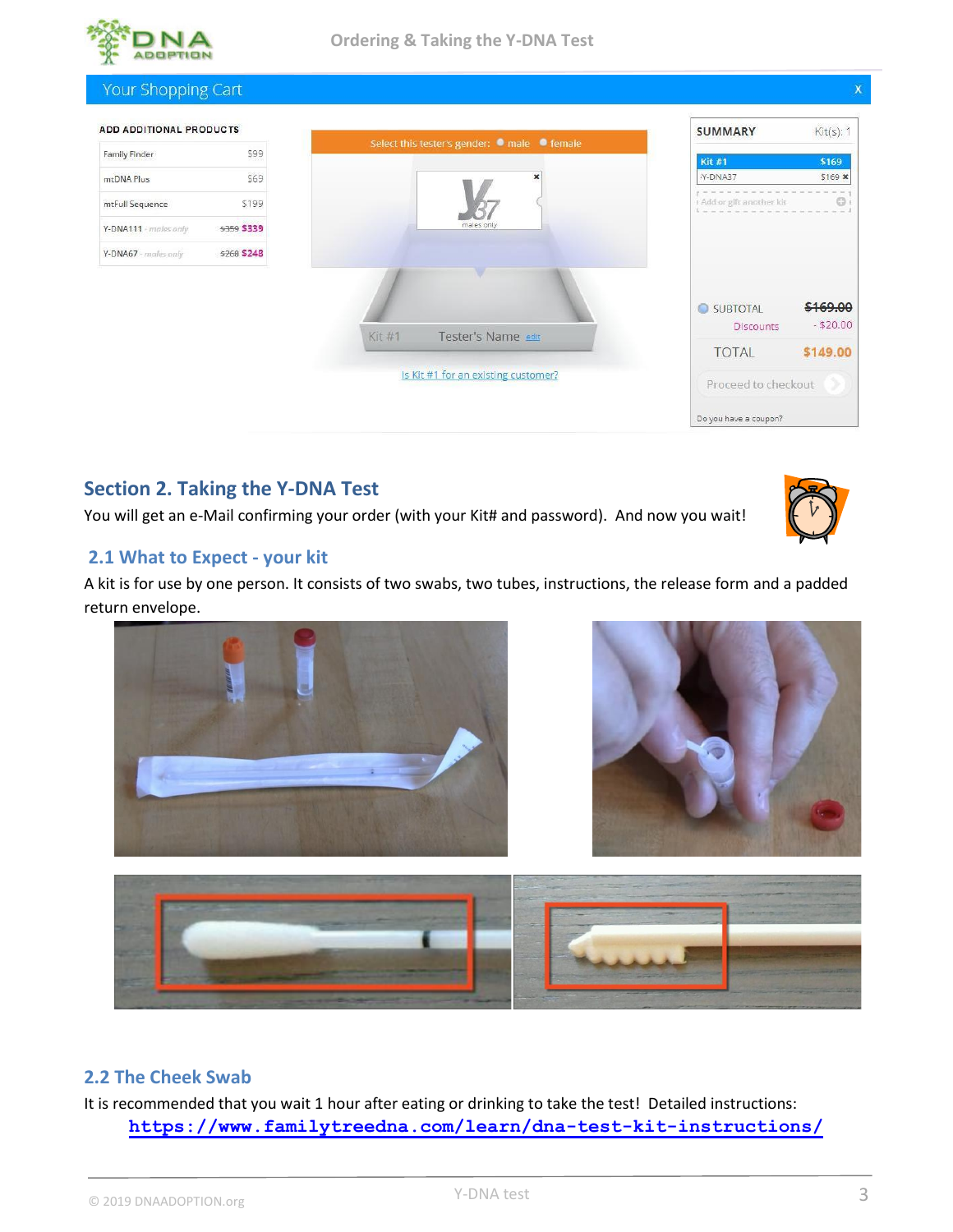

Each swab will have a cotton 'toothed' tip or rounded "snap-off" swab (depending on when you ordered the kit). Using it feels like brushing your inner cheek with your toothbrush. A good scrape produces lots of DNA. This makes the DNA extraction process easier.

Follow all the instructions! There is a great You-Tube video showing someone performing a DNA test:

**[https://www.youtube.com/watch?v=q\\_ErJy8RNDQ](https://www.youtube.com/watch?v=q_ErJy8RNDQ)**



**Figure 1 - Family Reunions are a great place to get relatives to test!**

### **2.3 Return**

Once you have done both swab tests, fill out and sign the release, pack the bag with the tubes and release form then mail it back. The current test kits come with return postage included (for kits

in the **U.S.** only)!



### **Section 3. Y-DNA Results**

You will get an e-Mail that your kit was received. And now you wait some more!

### **3.1 Get a Projected Date**

You can get an estimated time for your results by logging on to FT-DNA and clicking on the **'Complete Order History**' link.

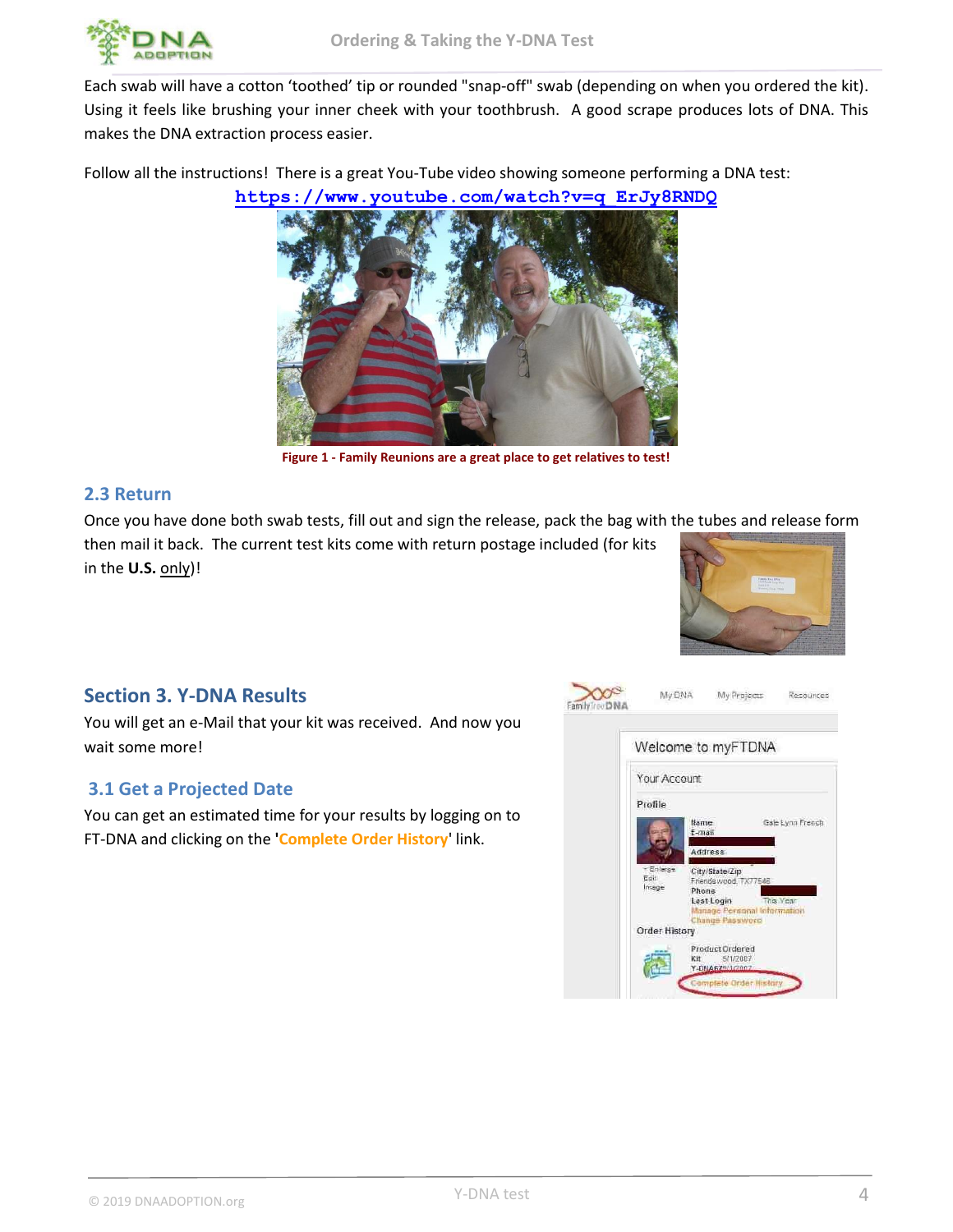

|                    | Family Tree DNA   |                                         |       | Welcome, David E. French - Kit No. 349679 Logout                                              |                  |         |                                                        |
|--------------------|-------------------|-----------------------------------------|-------|-----------------------------------------------------------------------------------------------|------------------|---------|--------------------------------------------------------|
|                    | <b>My Account</b> | <b>Projects</b><br><b>Family Finder</b> | Y-DNA | <b>mtDNA</b><br><b>Other Results</b>                                                          | <b>Resources</b> |         | <b>Order An Upgrade</b>                                |
|                    | Order History     |                                         |       |                                                                                               | + Page Help      |         | Interactive Tour Feedback Refer Friends & Family A A A |
| <b>YOUR ORDERS</b> |                   |                                         |       |                                                                                               |                  |         |                                                        |
| Product            |                   | Date                                    |       |                                                                                               |                  | Batch   |                                                        |
| Y-DNA37            |                   | 5/31/2014                               |       | Ordered                                                                                       |                  | $\circ$ |                                                        |
| Kit                |                   |                                         |       |                                                                                               |                  |         |                                                        |
|                    |                   | 6/2/2014<br>5/31/2014                   |       | Sent<br>Ordered                                                                               |                  |         |                                                        |
|                    |                   | Pending<br>Pending                      |       | Received By Lab<br>Received                                                                   |                  |         |                                                        |
| activities:        |                   |                                         |       | What to do while you wait<br>While you wait for your results to come in, stay busy with these |                  |         |                                                        |
|                    |                   |                                         |       | Get your "paper" genealogy data for your paternal line in                                     |                  |         |                                                        |
|                    | order             |                                         |       |                                                                                               |                  |         |                                                        |
| $\bullet$          | objective(s)      |                                         |       | Think of other male family members to test to meet your                                       |                  |         |                                                        |
| $\bullet$          |                   |                                         |       | Study Y-DNA resources listed here and others on the Web                                       |                  |         |                                                        |

### **3.2 Results e-Mail**

Soon you will get an e-Mail that your results are in; you may get partial results if you are getting a large number of **markers** tested (e.g., 38-47 of 67).



### **3.3 Your Test Results**

#### **3.3.1 My DNA Page**

Once your results are in, you can logon and see your 'My DNA' page. For a Y-DNA test you will see your **Haplogroup** (in this example, R-M512) and various buttons to see other information.